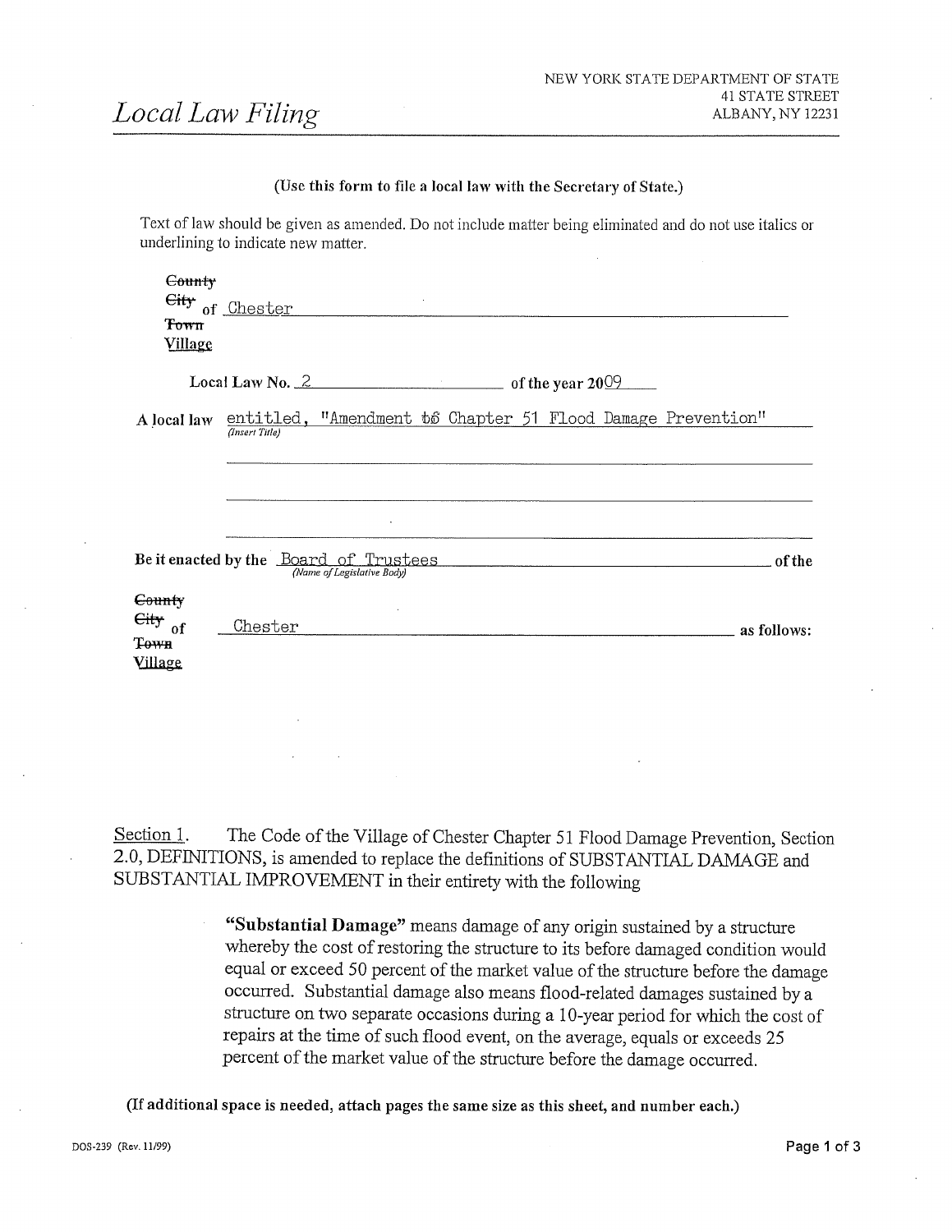"Substantial Improvement" means any reconstruction, rehabilitation, addition, or other improvement of a structure, the cost of which equals or exceeds 50 percent of the market value of the structure before the "start of construction" of the improvement. Substantial improvement also means "cumulative substantial improvement." The term includes structures which have incurred "substantial damage", regardless of the actual repair work performed. The terms does not, however, include either:

 $1$  Any project for improvement of a structure to correct existing violations of state or local health, sanitary, or safety code specifications which have been identified by the local code enforcement official and which are the minimum necessary to assure safety living conditions; or

 $(2)$  Any alteration of a "Historic structure", provided that the alteration will not preclude the structure's continued designation as a "Historic structure".

and adding the following definitions

"Cumulative Substantial Improvement" means any reconstruction, rehabilitation, addition, or other improvement of a structure that equals or exceeds 50 percent of the market value of the structure at the time of the improvement or repair when counted cumulatively for <sup>10</sup> years

"Critical facilities" means:

(1) Structures or facilities that produce, use, or store highly volatile. flammable, explosive, toxic and/or water-reactive materials;

(2) Hospitals, nursing homes, and housing likely to contain occupants who may not be sufficiently mobile to avoid death or injury during a flood;

(3) Police stations, fire stations, vehicle and equipment storage facilities, and emergency operations centers that are needed for flood response activities before, during, and after a flood; and

 $(4)$  Public or private utility facilities that are vital to maintaining or restoring normal services to flooded areas before, during, and after a flood.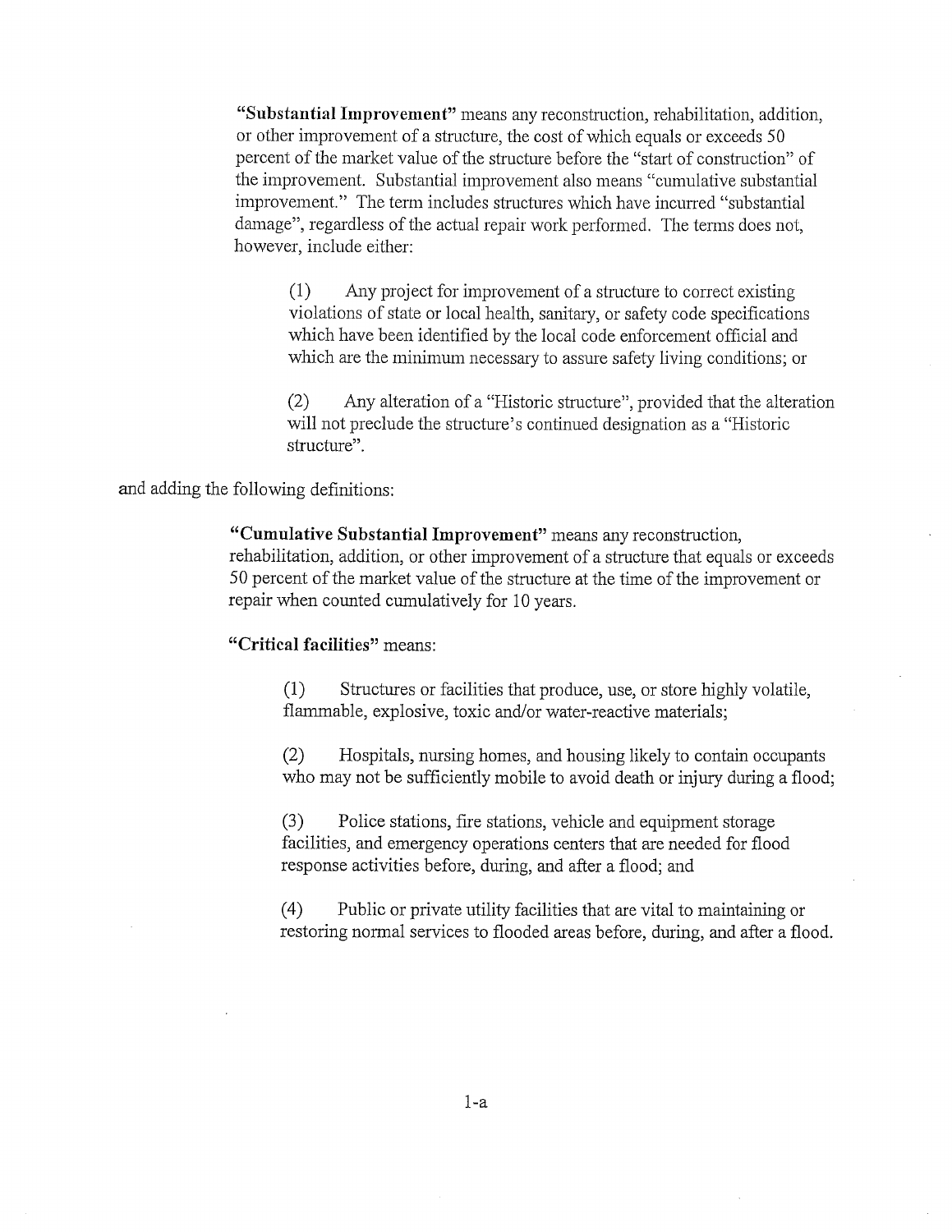Section 2. The Code of the Village of Chester Chapter 51 Flood Damage Prevention, Section 5.1-2, ENCROACHMENTS, is amended to add the following subsection:

3) Whenever any portion of a floodplain is authorized for development, the volume of space occupied by the authorized fill or structure below the base flood elevation shall be compensated for and balanced by <sup>a</sup> hydraulically equivalent volume of excavation taken from below the base flood elevation at or adjacent to the development site All such excavations shall be constructed to drain freely to the watercomse No area below the waterline of a pond or other body of water can be credited as a compensating excavation

Section 3. The Code of the Village of Chester Chapter 51 Flood Damage Prevention, is amended to add the following section

# 5 6 CRITICAL FACILITIES

In order to prevent flood damage to certain facilities that would result in serious danger to life and health, or widespread social or economic dislocation, no new critical facility shall be located within any Area of Special Flood Hazard, or within any 500-year flood zone shown as a B zone or a Shaded  $X$  zone on the Community's Flood Insurance Rate Maps.

Section 4. The Code of the Village of Chester Chapter 51 Flood Damage Prevention, Section 3.2, BASIS FOR ESTABLISHING THE AREAS OF SPECIAL FLOOD HAZARD, is amended to replace that section in its entirety with the following

# 3.2 BASIS FOR ESTABLISHING THE AREAS OF SPECIAL FLOOD HAZARD

The areas of special flood hazard for the Village of Chester, Community Number 361541 are identified and defined on the following documents prepared by the Federal Emergency Management Agency

(1) Flood Insurance Rate Map Panel Numbers:

| 36071C0456E, | 36071C0457E, | 36071C0458E, |
|--------------|--------------|--------------|
| 36071C0476E, |              |              |

whose effective date is August 3, 2009, and any subsequent revisions to these map panels that do not affect areas under our community's jurisdiction

(2) A scientific and engineering report entitled "Flood Insurance Study, Orange County, New York, All Jurisdictions" dated August 3, 2009.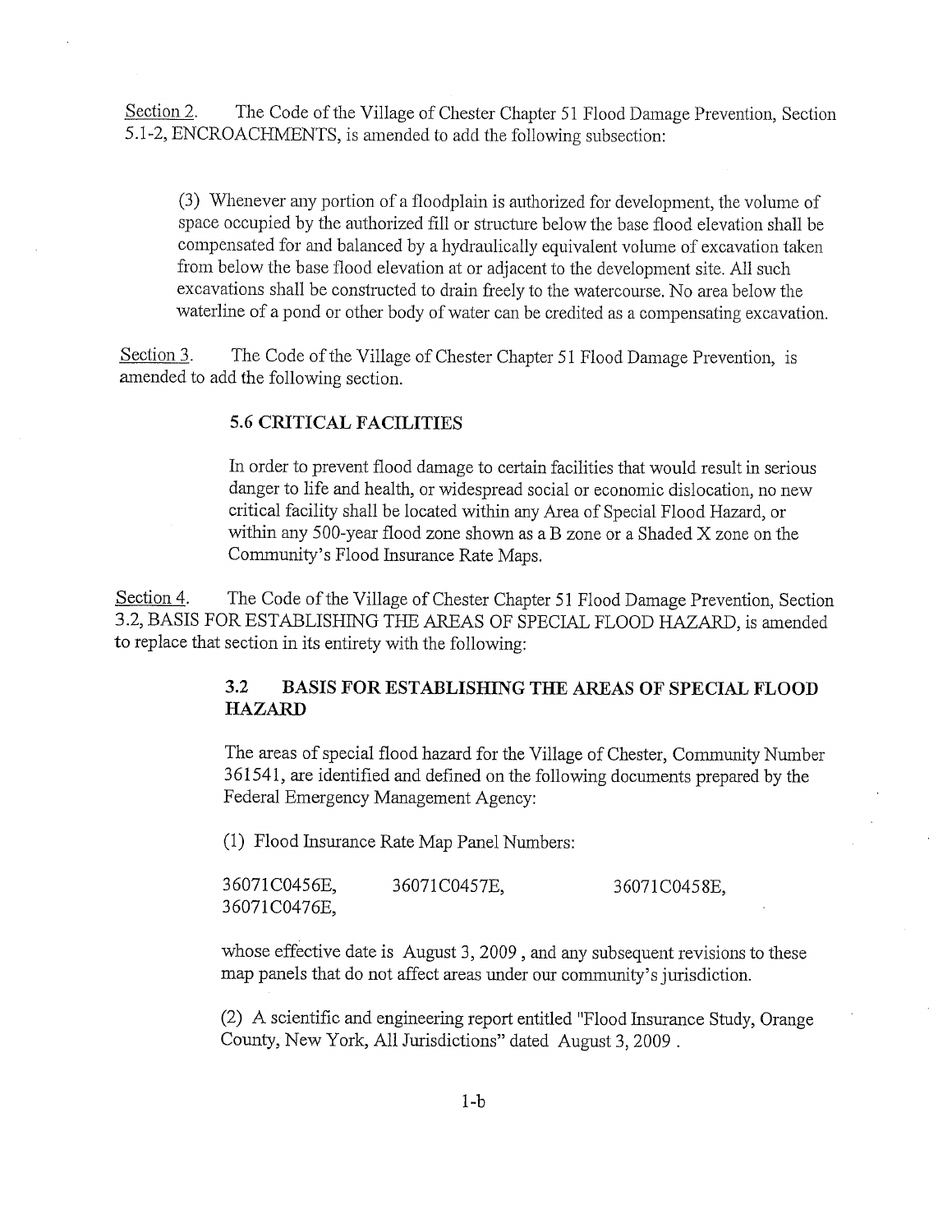The above documents are hereby adopted and declared to be a part of this Chapter. The Flood Insurance Study and/or maps are on file at:

The Village of Chester Village Office 47 Main Street Chester, New York 10918

Section 5. Repealer. All Local Laws, Ordinances or parts of Local Laws or Ordinances inconsistent or in conflict with these Ordinance are hereby repealed as to said inconsistencies and conflicts

Section  $6$ . Severability. In the event that any clause, sentence, section or other part of this Local Law is declared to be invalid, such invalidity shall not affect the remainder of this chapter.

Section 7. This Local Law shall become effective immediately upon filing with the Office of the Secretary of State pursuant to the Municipal Home Rule Law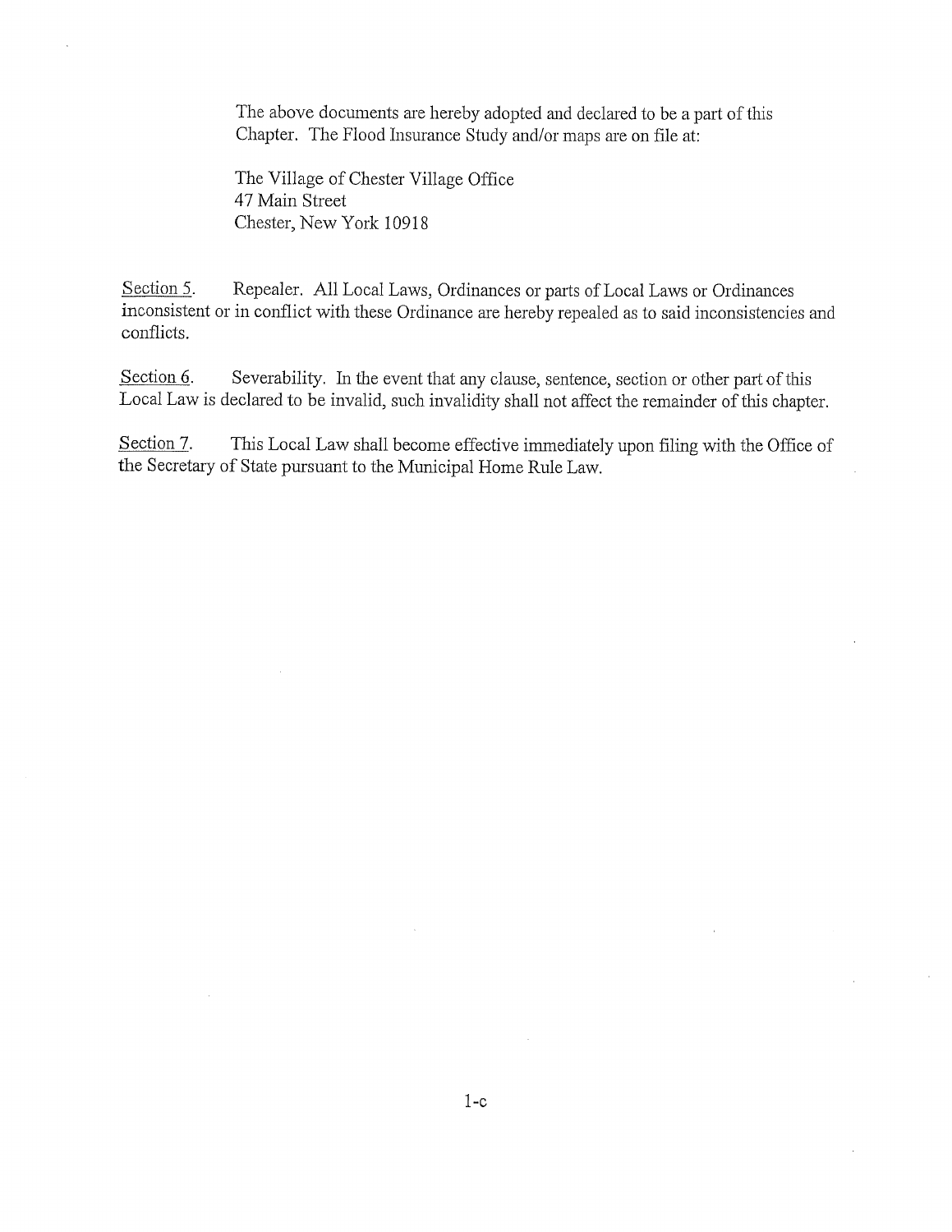# Complete the certification in the paragraph that applies to the filing of this local law and strike out that which is not applicable

# 1. (Final adoption by local legislative body only.)

| I hereby certify that the local law annexed hereto, designated as local law No. 2<br>the (County)(City)(Town)(Village) of Chester |            |      | nf<br>of 2009<br>was duly passed by the |
|-----------------------------------------------------------------------------------------------------------------------------------|------------|------|-----------------------------------------|
| $\frac{\text{Vilage Board}}{\text{(Name of Legislative body)}}$                                                                   | on July 13 | 2009 | , in accordance with the applicable     |
| provisions of law.                                                                                                                |            |      |                                         |

# <sup>2</sup> Passage by local legislative body with approval no disapproval or repassage after disapproval by the Elective Chief Executive Officer\*.)

| I hereby certify that the local law annexed hereto, designated as local law No.<br>the (County)(City)(Town)(Village) of |     |     | of $20-$<br>was duly passed by the |
|-------------------------------------------------------------------------------------------------------------------------|-----|-----|------------------------------------|
|                                                                                                                         |     |     |                                    |
| (Name of Legislative Body)                                                                                              | nn. | -20 | , and was (approved)(not approved) |
| (repassed after disapproval) by the                                                                                     |     |     | and was deemed duly adopted        |
| (Elective Chief Executive Officer*)                                                                                     |     |     |                                    |
| , in accordance with the applicable provisions of law.<br>20<br>on                                                      |     |     |                                    |

#### 3. (Final adoption by referendum.)

| the $(Country)(City)(Town)(Village)$ of | I hereby certify that the local law annexed hereto, designated as local law No. |  |  | of 20<br>was duly passed by the    |  |  |
|-----------------------------------------|---------------------------------------------------------------------------------|--|--|------------------------------------|--|--|
|                                         |                                                                                 |  |  |                                    |  |  |
| (Name of Legislative Body)              |                                                                                 |  |  | , and was (approved)(not approved) |  |  |
| (repassed after disapproval) by the     | $\sqrt{2}$                                                                      |  |  |                                    |  |  |

(Elective Chief Executive Officer\*)

Such local law was submitted to the people by reason of a (mandatory) (permissive) referendum, and received the affirmative vote of a majority of the qualified electors voting thereon at the (general) (special) (annual) election held on 20 \_\_\_\_\_\_\_, in accordance with the applicable provisions of law.

# 4. (Subject to permissive referendum and final adoption because no valid petition was filed requesting referendum.)

| I hereby certify that the local law annexed hereto, designated as local law No.<br>the (County)(City)(Town)(Village) of                                                                                                                                                                                                                                |                                     |     | of 20 of<br>was duly passed by the               |
|--------------------------------------------------------------------------------------------------------------------------------------------------------------------------------------------------------------------------------------------------------------------------------------------------------------------------------------------------------|-------------------------------------|-----|--------------------------------------------------|
| (Name of Legislative Body)                                                                                                                                                                                                                                                                                                                             | $\mathbf{on}$ $\equiv$              |     | 20 ___________, and was (approved)(not approved) |
|                                                                                                                                                                                                                                                                                                                                                        | (Elective Chief Executive Officer*) | on. | 20 —                                             |
| law was subject to permissive referendum and no valid petition requesting such referendum was filed as of<br>$\mathcal{L}_{\text{max}}$ is a set of the set of the set of the set of the set of the set of the set of the set of the set of the set of the set of the set of the set of the set of the set of the set of the set of the set of the set |                                     |     |                                                  |

20 \_\_\_\_\_\_\_, in accordance with the applicable provisions of law.

 $\overline{\ast}$ Elective Chief Executive Officer means or includes the chief executive officer of a county elected on a county-wide basis or, if there be none, the chairperson of the county legislative body, the mayor of a city or village, or the supervisor of a town where such officer is vested with the power to approve or veto local laws or ordinances.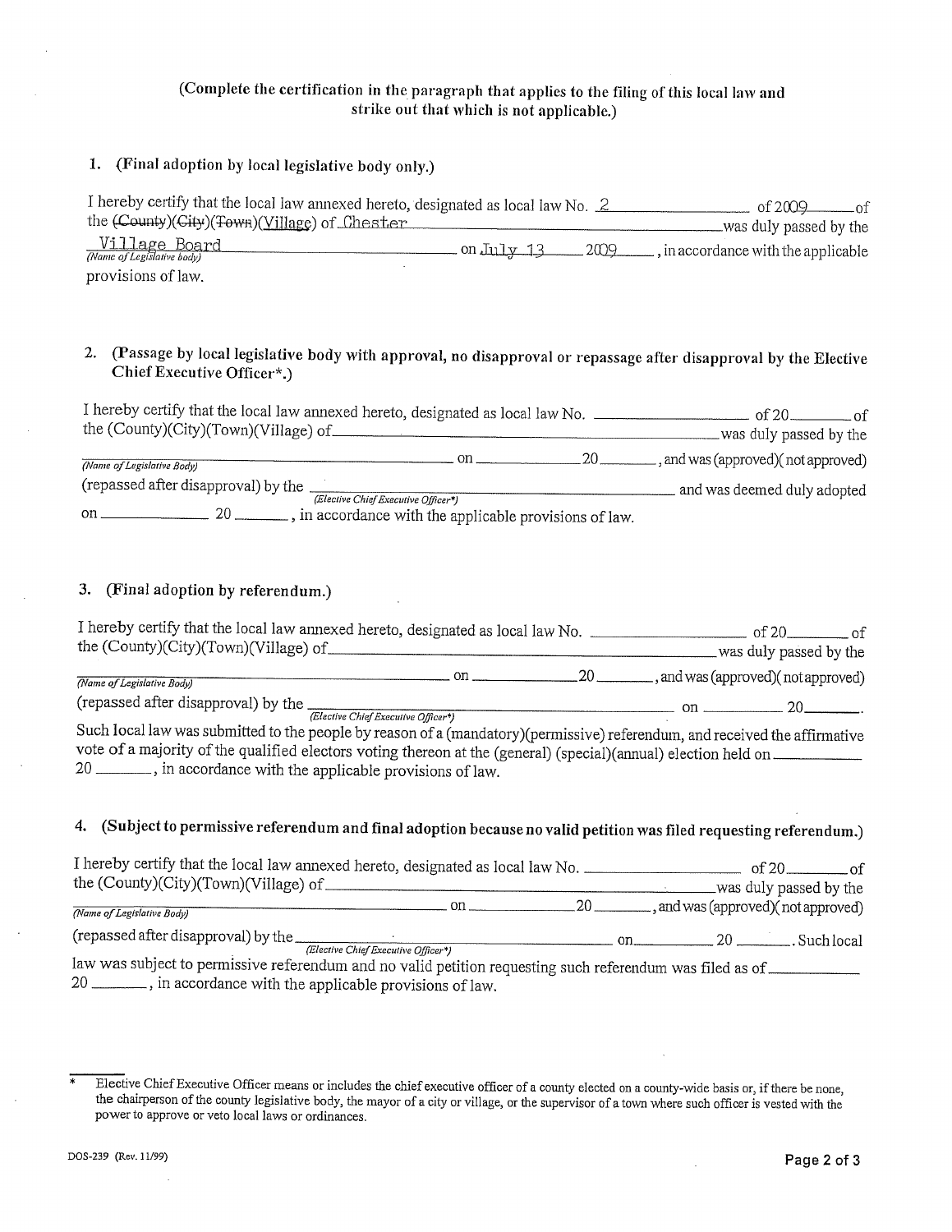#### 5. (City local law concerning Charter revision proposed by petition.)

I hereby certify that the local law annexed hereto, designated as local law No.  $\sim$  of 20 of 20 of 20 of 20 of the City of  $\frac{1}{36}(37)$  having been submitted to referendum pursuant to the provisions of section  $(36)(37)$ of the Municipal Home Rule Law, and having received the affirmative vote of a majority of the qualified electors of such city voting thereon at the (special) general) election held on  $\frac{20}{20}$ , became operative.

# 6. (County local law concerning adoption of Charter.)

I hereby certify that the local law annexed hereto, designated as local law No.<br>the County of<br>State of New York, having been submitted to the electors at the General Election of **the County of County of New York, having been submitted to the electors at the General Election of** November 20 pursuant to subdivisions 5 and 7 of section 33 of the Municipal Home Rule Law, and having received the affirmative vote of a majority of the qualified electors of the cities of said county as a unit and a majority of the qualified electors of the towns of said county considered as a unit voting at said general election, became operative.

# (If any other authorized form of final adoption has been followed, please provide an appropriate certification.)

I further certify that I have compared the preceding local law with the original on file in this office and that the same is a correct tra *v*/that I have compared the preceding local law with the original on file in this office and that the same<br>pscript therefrom and of the whole of such original local law, and was finally adopted in the manner indicated in parag



ran an, and was many

Clerk of the county legislative body, City, Town or Village Clerk or officer designated by local legislative body Rebecca Rivera, Village Clerk Date:

d Certification to be executed by County Attorney, Corporation Counsel, Town Attorney, Village Attorney or other authorized attorney of locality.)  $4.983$ 

STATE OF NEW YORK COUNTY OF Orange

I, the undersigned, hereby certify that the foregoing local law contains the correct text and that all proper proceedings have been had or taken for the enactment of the local law annexed hereto.

Í,

Signature Henry N. Christensen, Jr.

Attorney for the Village Title

Gounty

Eity<sub>of</sub> Chester

**Town** Village

Date: